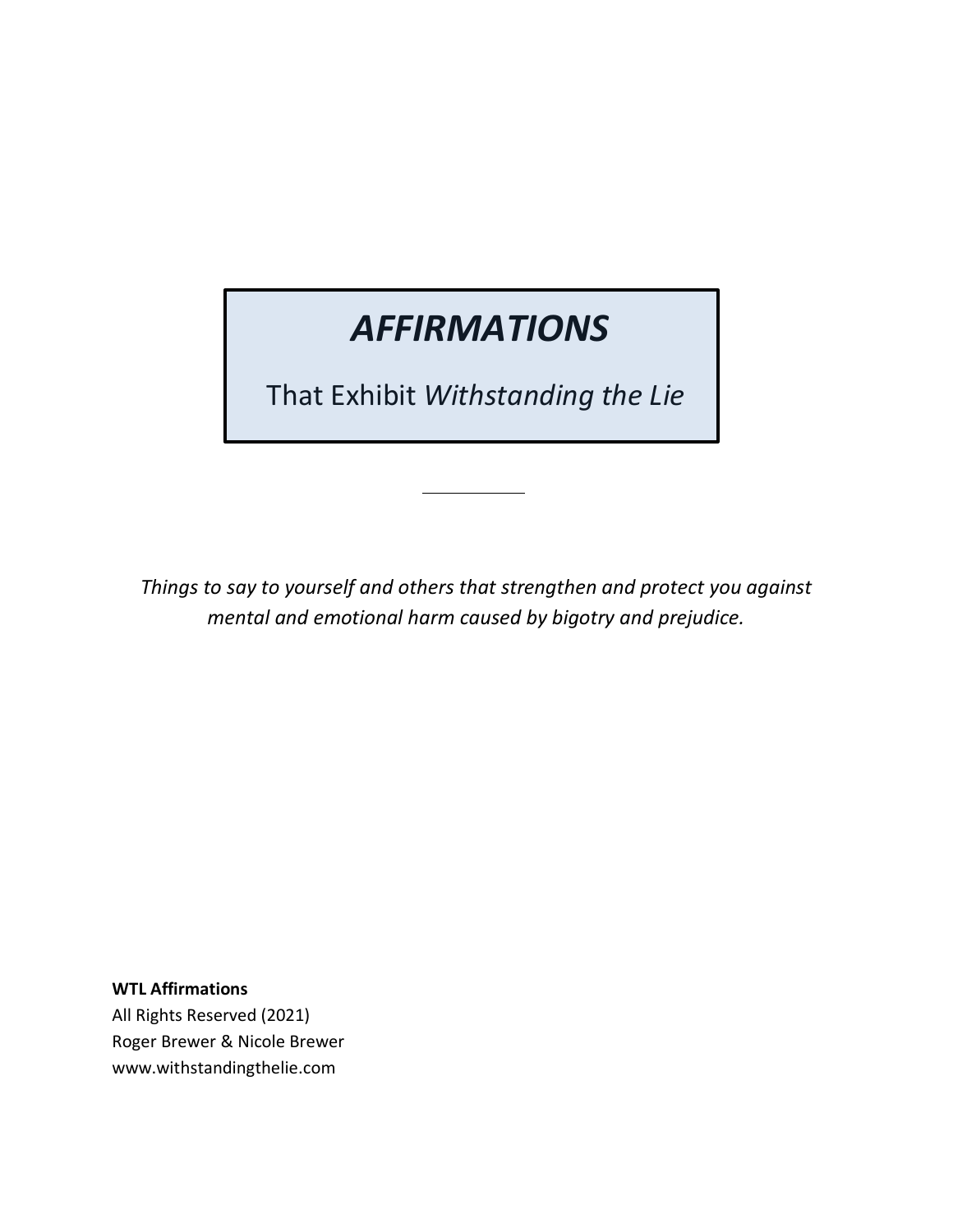# **Contents**

**Introduction**

**Part One** 

 **Listing of WTL Affirmations**

**Part Two** 

 **Listing of WTL Affirmations with Annotations**

**Summary**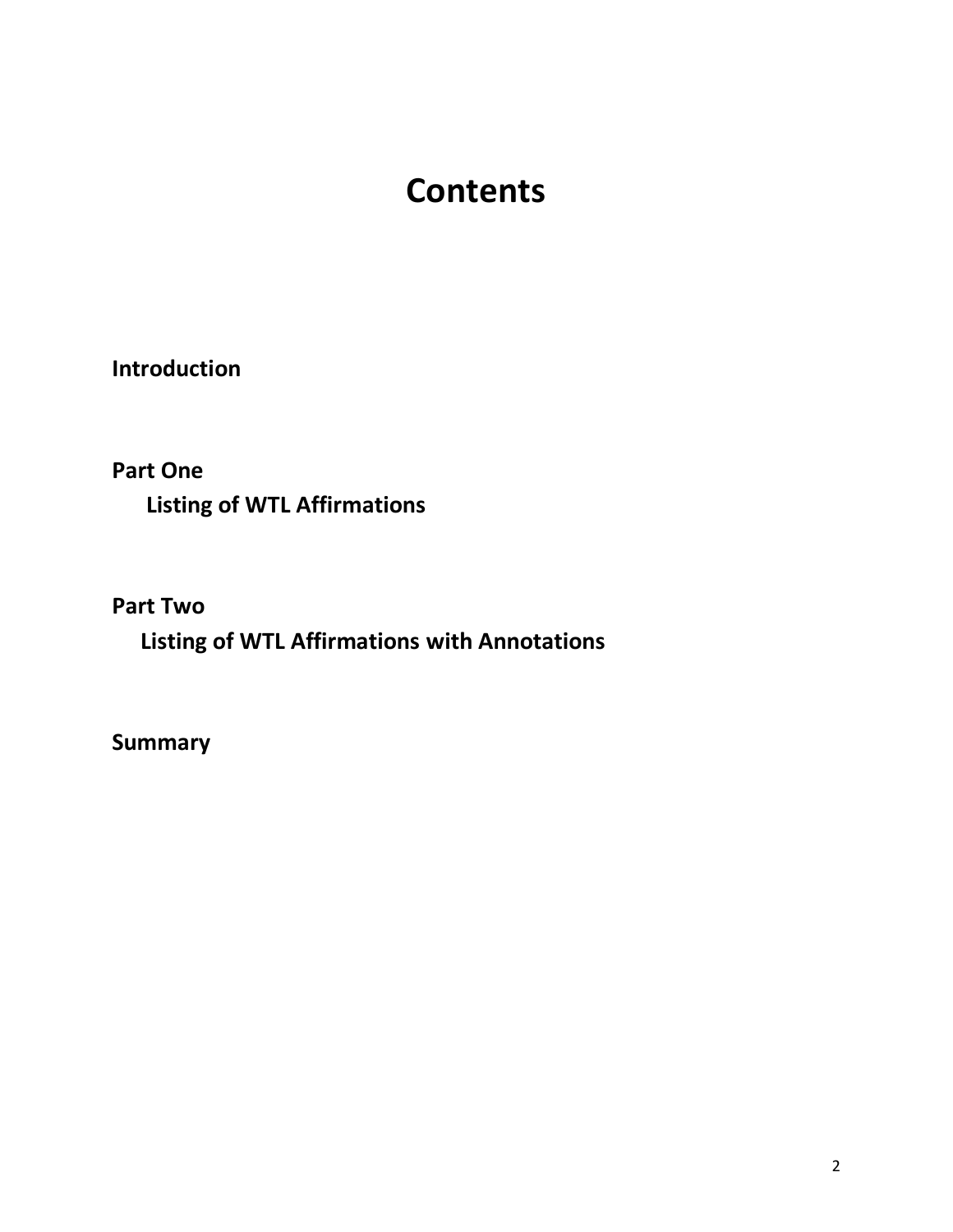#### **INTRODUCTION**

In our book *Withstanding the Lie,* and on our website (withstandingthelie.com), we describe the mental and emotional harm people suffer when they experience bigotry and prejudice. We recommend a specific strategy (the WTL Strategy) to strengthen and protect yourself against this harm.

Obviously, to use the WTL strategy to protect and strengthen yourself, you must get to know the strategy itself. But that's not all. You must also implement the strategy into your life.

We (Nicole and Roger) have developed ten affirmations that exhibit the principles and practices of the WTL strategy. Many of the affirmations are reminiscent of some of the southern country expressions of Roger's youth. When you use these affirmations as recommended, you are "acting out" or "living out" the WTL strategy, thereby strengthening and protecting yourself against mental and emotional harm caused by bigotry and prejudice.

In Part One of this Publication, we provide a list of ten WTL affirmations that you need to adopt as your own. In Part Two, we provide that same list of affirmations articulated in Part One, but each affirmation in Part Two has an annotation. These annotations provide information on when, how and why you should use each affirmation.

As you experience bigotry or prejudice in your life, continue to stand up for yourself, and protect yourself in the exercise of your rights and privileges. Continue to work for equality of treatment and dignity and respect for all. But now, you can also use the WTL affirmations to protect and strengthen yourself on the inside.

You must thoroughly integrate the WTL affirmations into your everyday language, into your everyday thoughts and considerations, into your understandings and perceptions of the bigot and the bigotry and prejudice you experience in our society.

- *1) Say or use any of the WTL affirmations that apply when discussing bigotry and prejudice with family members, friends, associates, allies, and others.*
- *2) Say or use any of the WTL affirmations that apply when you find yourself (in the privacy of our own mind) thinking about past, present or future bigotry and prejudice.*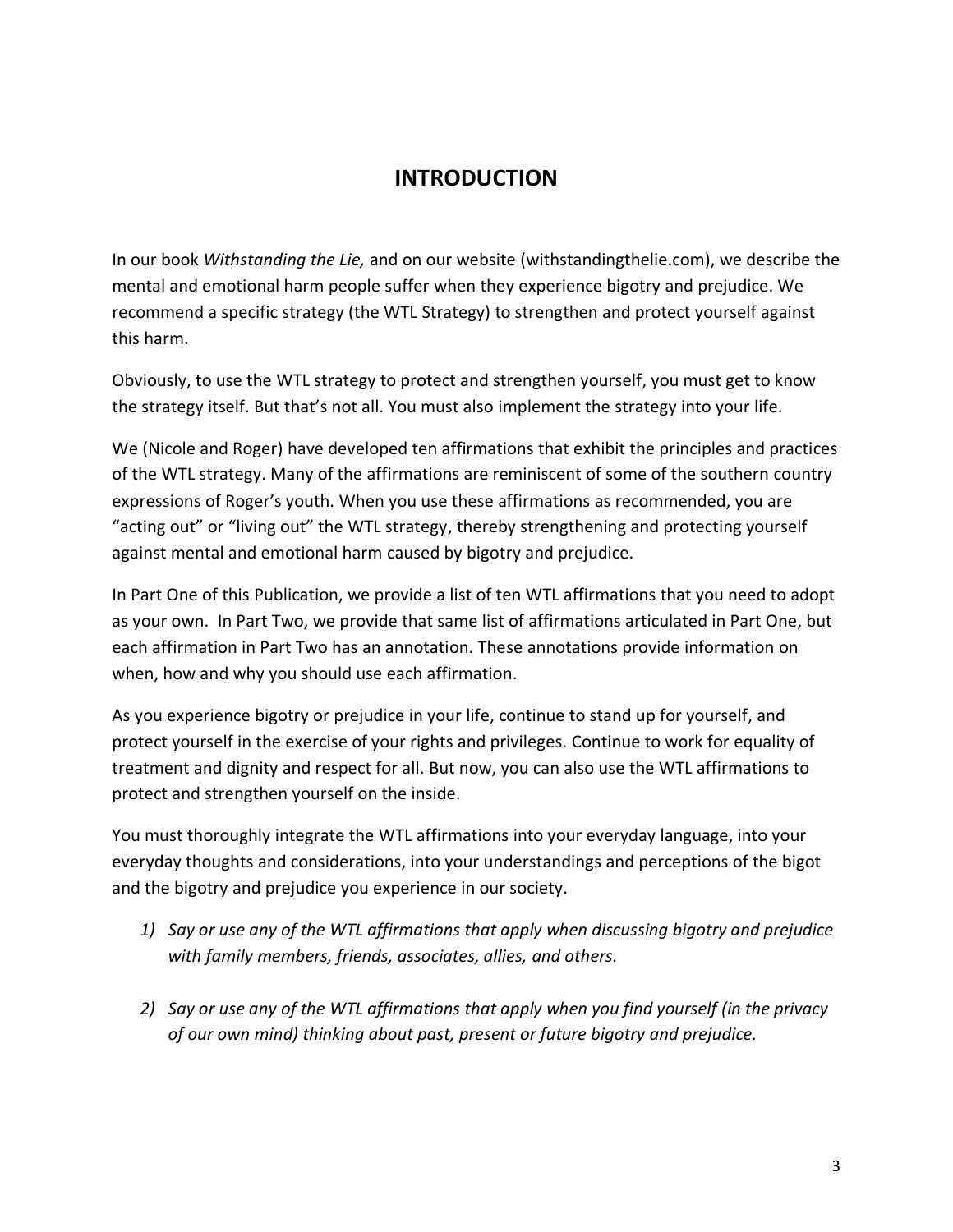*3) Say or use any of the WTL affirmations that apply as your response to the bigot when they commit an act of bigotry against you, or whenever you notice someone behaving as though they are superior to other people. Even when it is not helpful or appropriate to confront the bigot in an open or direct manner, you can still say or process the appropriate WTL affirmation in the privacy of your own mind.* 

Do you not already use different expressions or different idioms to assist you in the living of your life? For example, do you or others you know use the expression, "it is what it is" or "don't cry over spilled milk" to remind yourself to let go of certain things that happened to you in the past? Perhaps you use other expressions such as "what goes around comes around," "the empty wagon makes a lot of noise," "you're barking up the wrong tree," "you can take a horse to the water, but you can't make him drink," and so forth and so on, as reminders and as bits of wisdom to help you in different situations.

In the same manner that you are probably already using different expressions or affirmations to assist you in the living of your life, do likewise with the WTL affirmations. Use the WTL affirmations specifically to strengthen and protect yourself against mental and emotional harm caused by bigotry and prejudice.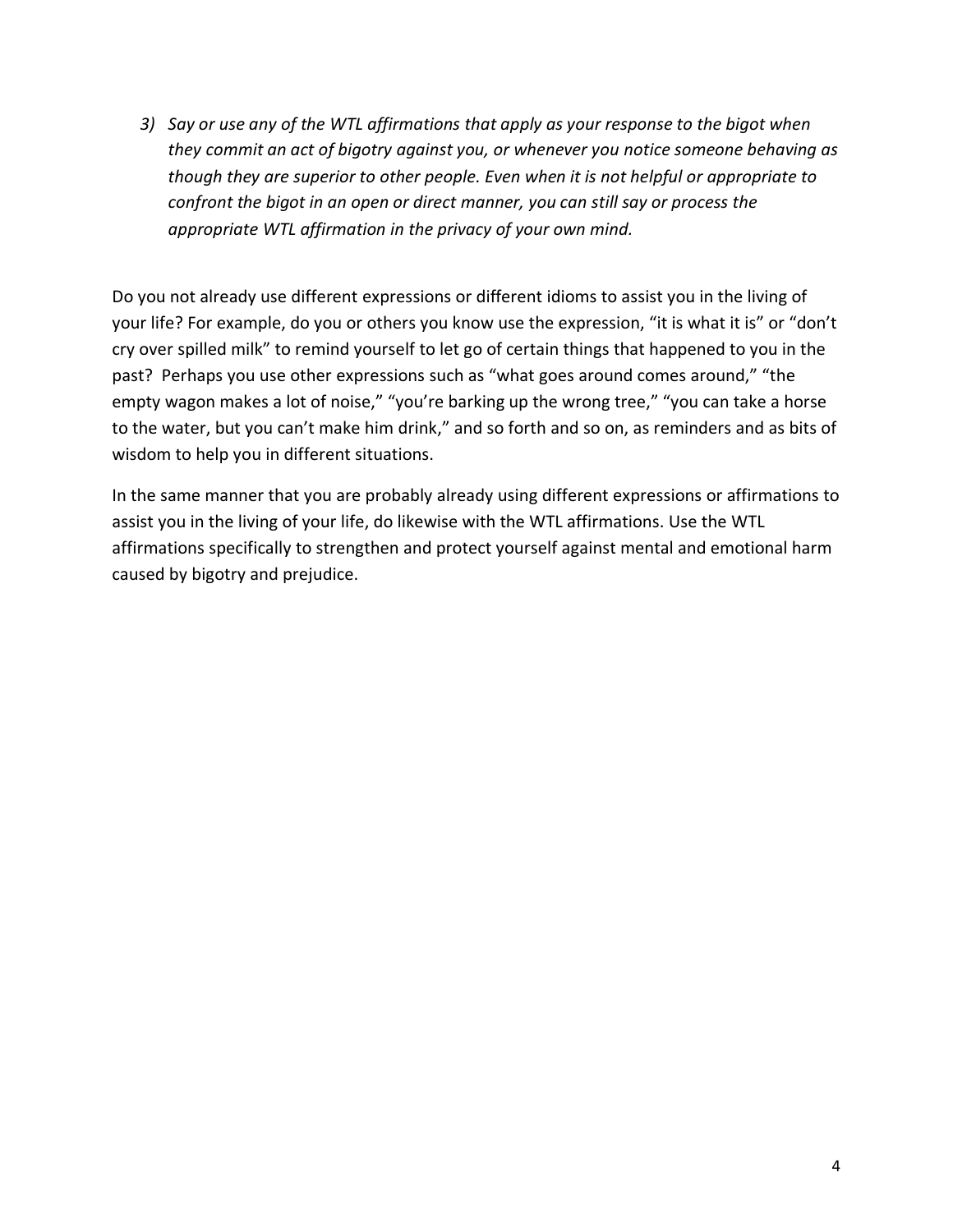# **PART ONE**

**Listing of WTL Affirmations**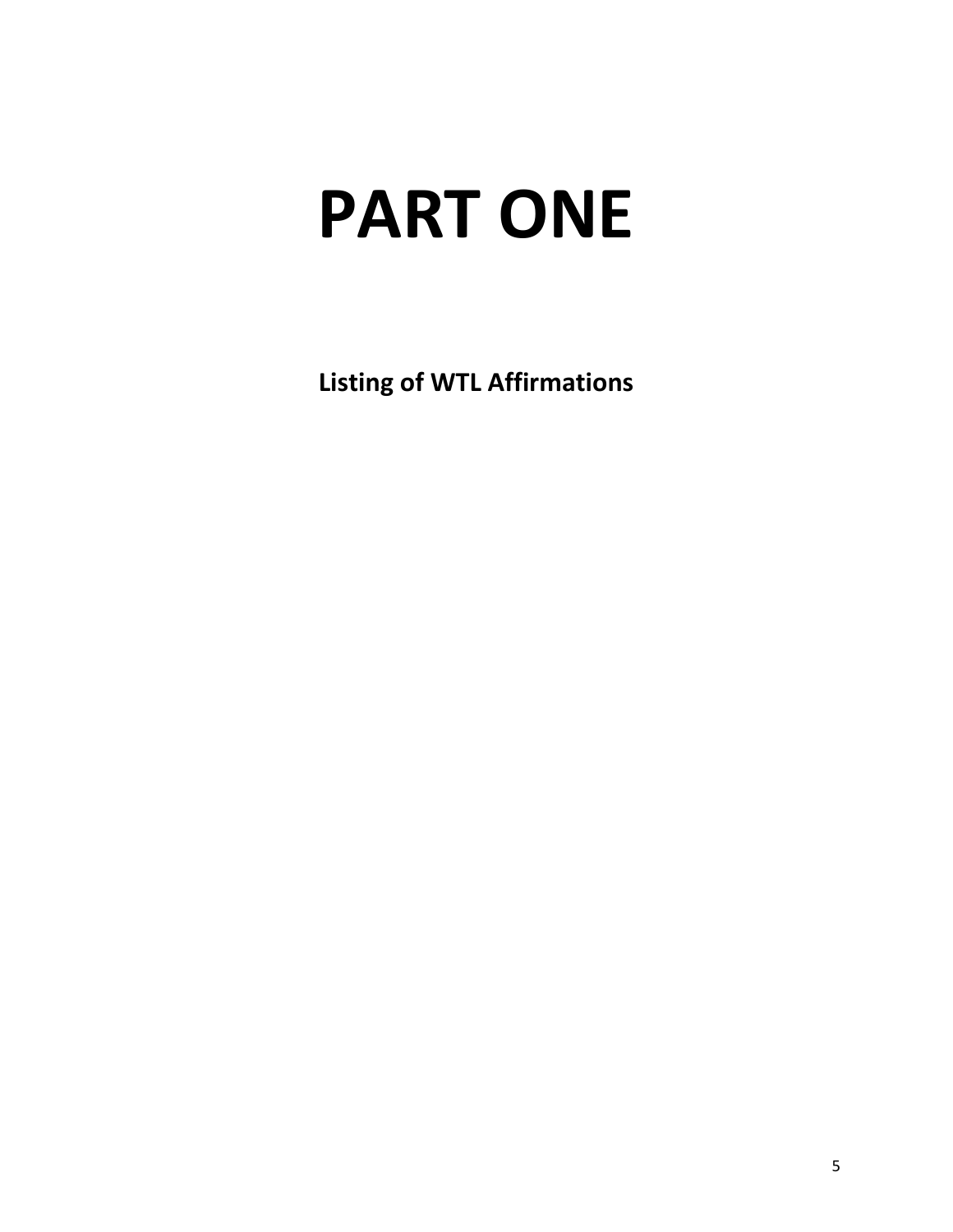**No matter what horse you may be riding, we all come into this world and we all go out of this world.**

**\_\_\_\_**

**\_\_\_\_**

**\_\_\_\_**

**You're gonna give it all up.**

**You don't have to wait for the snowman to melt to know he's a snowman.**

**How worthy I am, the world didn't give it, the world can't take it away.**

**There is no such thing that some people are more worthy than others. It's all in your head, like the boogeyman under your bed.** 

**\_\_\_\_**

**\_\_\_\_**

**\_\_\_\_**

**\_\_\_\_**

**He's got that condition.** 

**Are you not feeling good about yourself?**

**Contrary to what you might believe, you are not a white person. You are a valuable human being playing the role of a white person until that role is over.**

**\_\_\_\_**

**\_\_\_\_**

**Don't debate the lie.**

**I don't hate** *any-body.*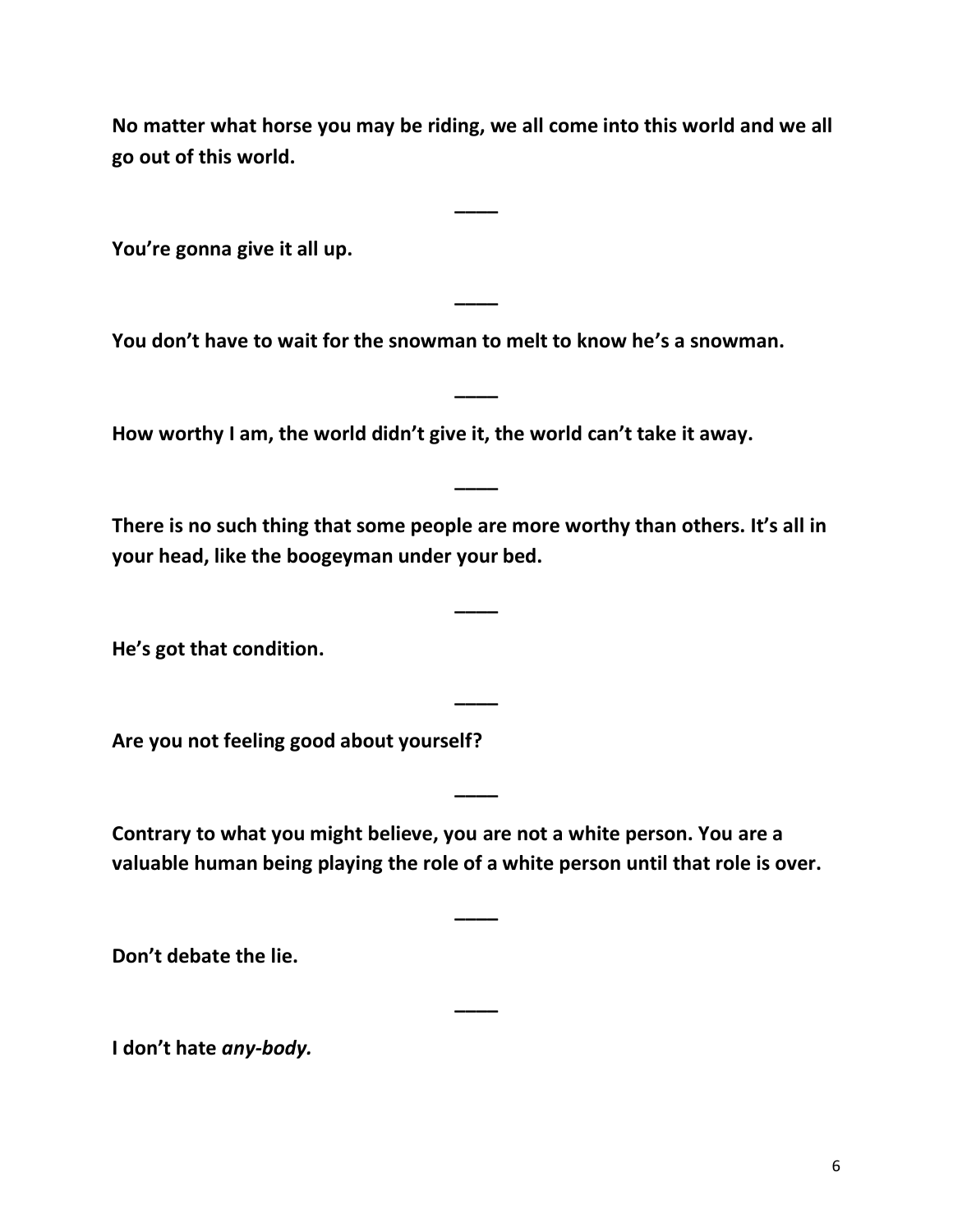# **PART TWO**

**Listing of WTL Affirmations with Annotations**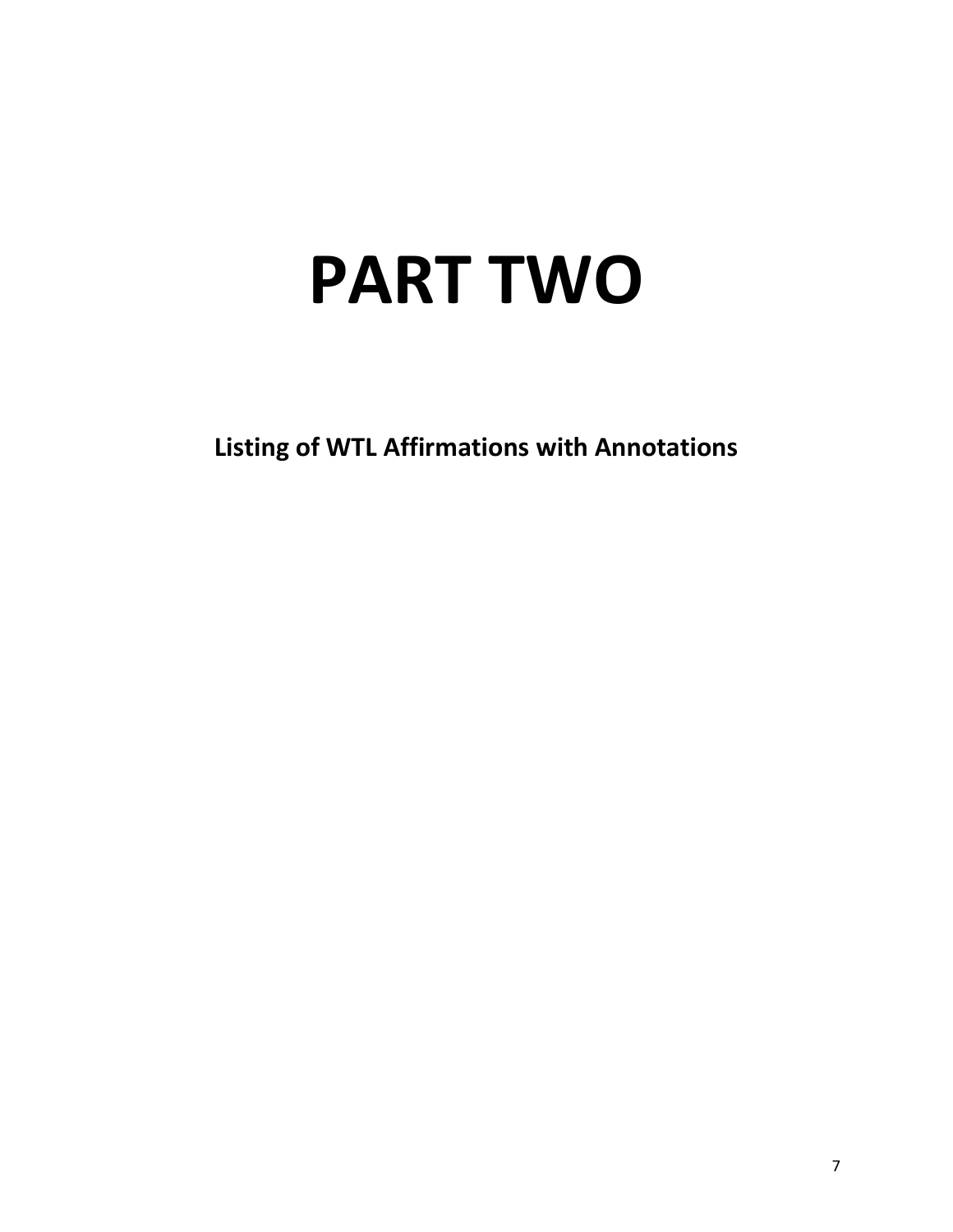### **No matter what horse you may be riding, we all come into this world and we all go out of this world.**

Use this statement often to remind yourself of the big picture.

When you are mindful of the big picture, you appreciate more fully that the people who believe they are better than you, are not as powerful or as superior as they pretend. Because, just like you, they too are going to die. Just like you, they too are human, complete with all the limitations, and vulnerabilities of human life.

Don't be intimidated by other human beings. See them in your own mind for who and what they truly are. No matter what they do or say, when all is said and done, they are humans just like you.

When you are mindful of the big picture, you are in a better position than otherwise to love, honor and respect other humans, without giving them authority over you. When you see them for who and what they truly are, they do not intimidate you or otherwise harm you on the inside as they did before.

Each one of us, no one excluded, will die when our time comes. When you speak this truth to others, some may argue that you are morbidly focused on a death that occurs in the future, and not living your life in the current moment. But that is not the case. You are using your knowledge of the future, as needed, to take away much of the intimidation against you *right now.* You are improving the quality of your life *right now*. By taking notice of the future, you are living your life more fully at this very moment.

### **You're gonna give it all up.**

This statement has a long version and a short version. "You're gonna give it all up" is the short version. "Whatever it is that makes you think you're better than me, when your time comes, you're gonna give it all up," is the long version.

Use the short version when you are saying the statement in the privacy of your own mind or when speaking the statement to someone who is already familiar with the complete meaning. In such cases, the long version is unnecessary because the complete message is understood. When speaking to people who do not know the complete meaning, you may choose to use the long version. Or you could begin with the short version and follow up with the long version, if you choose to do so.

Notice that this statement about "giving it all up" has essentially the same message as the previous statement, "…we all come into this world, and we all go out of this world." The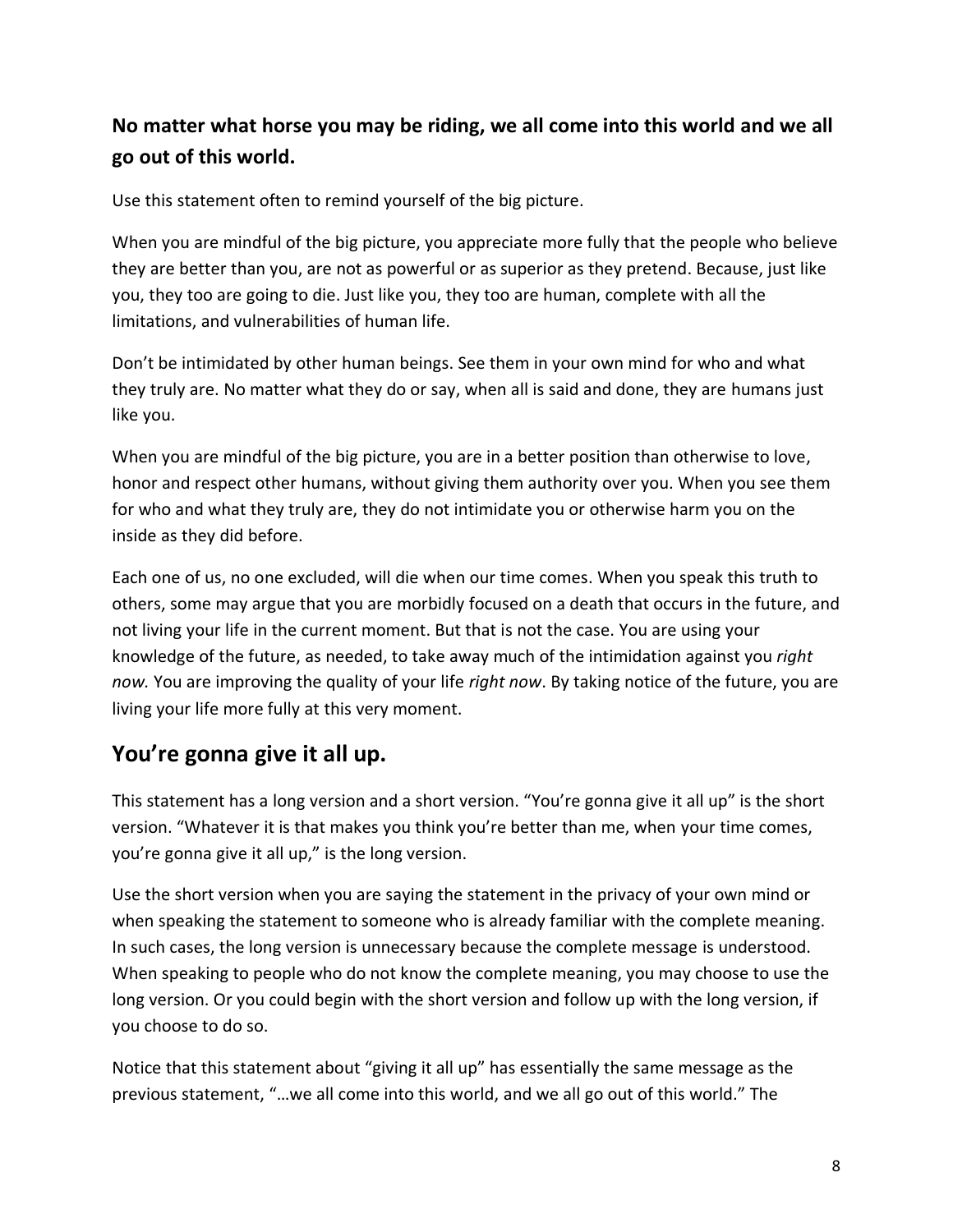difference is that the "you're gonna give it all up" statement is best suited as a response to a specific individual who has committed bigotry or prejudice against you. The "we all go out of this world" statement is best suited as a general statement about people who perpetrate bigotry and prejudice.

When using the "you're gonna give it all up" statement, long or short version, choose the pronoun that fits the person or persons to whom, or about whom, you are speaking. For example, to fit the situation, you might say, "Whatever it is that makes *her* think *she's* better than me, when the time comes, she's gonna give it all up." Or "Whatever it is that makes *them*  think *they're* better than me …." Or "Whatever it is that makes *him* think *he's* better than me …"

Use the "gonna give it all up" statement often as your reminder that the idea itself that some people are better than other people is never the final word, but only a temporary illusion that is ultimately swallowed up by death, that same death that comes to everyone born into this world. Use this statement often as your reminder to see the people who commit bigotry and prejudice against you for who and what they truly are. They are vulnerable human beings, no more, no less, spending their time here on this earth just like everyone else. When you see bigoted people in this way, you take away much of their ability to intimidate you or otherwise harm you on the inside, as they did before.

# **You don't have to wait for the snowman to melt to know he's a snowman.**

Obviously, this statement is a metaphor. The snowman represents all human beings on the planet Earth. The melting of the snowman represents the reality that all humans do die, each of us in our own time. When you put it all together, the metaphor is saying, you don't have to wait for humans to die to know in fact that they are going to die.

Yes, this metaphor is also another reminder that we all come into this world and that we all go out of this world. But the primary purpose of this statement is to remind yourself, and others, that even though death occurs in the future, our current knowledge of this future event serves to protects us *right now* against mental and emotional harm.

The snowman on the lawn stands tall and sturdy immediately after the snowstorm. When the temperature rises, he melts away. But even immediately after the snowstorm, before he melts away, you know he is a snowman. Even as he stands tall and sturdy on the lawn, your knowledge that he will melt away as the temperature rises plays a huge part in your current assessment of his value.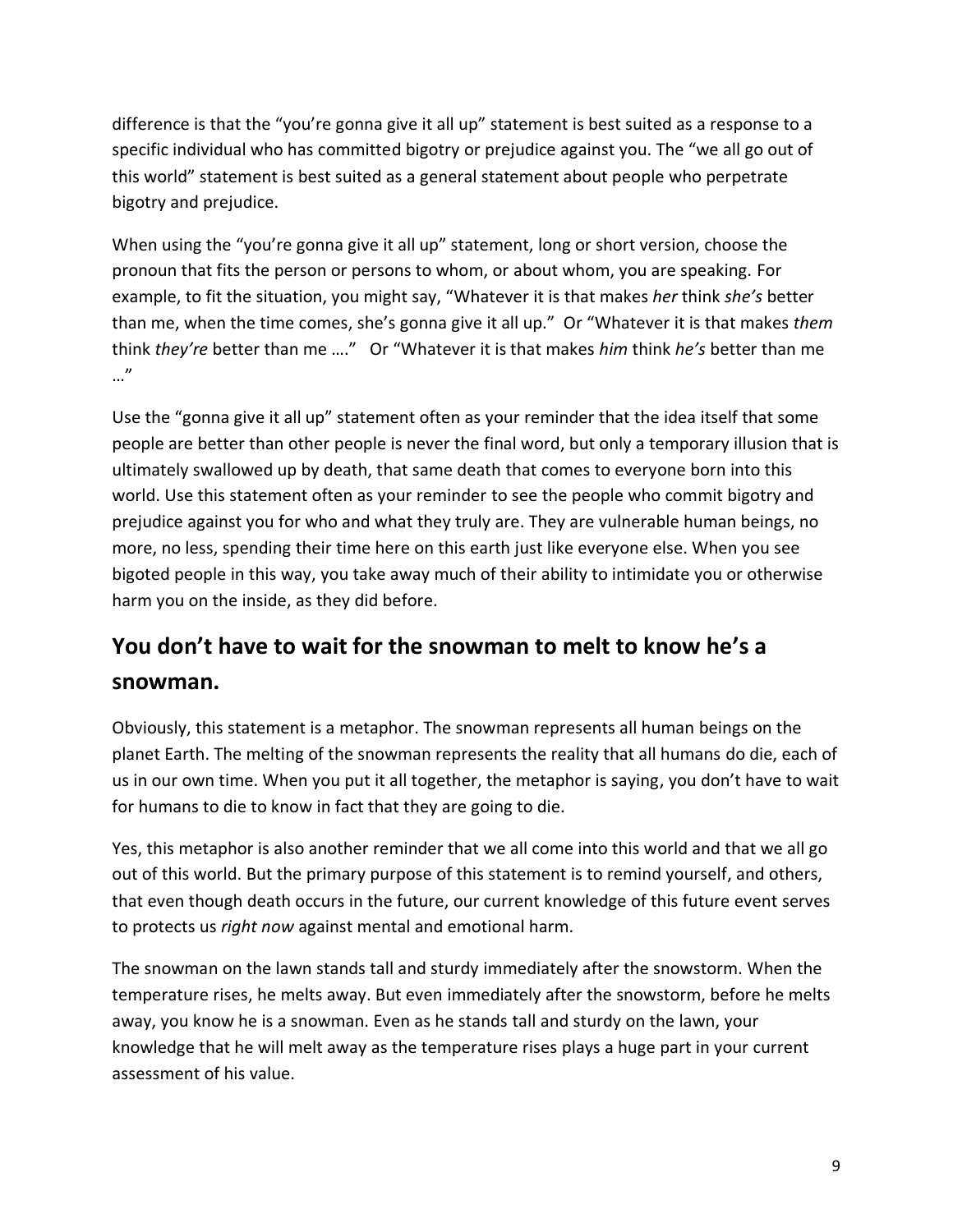As it is with the snowman, it is likewise with people who try to put you down.

People who feel they are better than you will posture as though they are big and strong, with much authority and power that you do not have. But even at the very moment, as they do their posturing, you are aware that they too, in their own time, will give it all up to death. Armed with this knowledge, the bigots do not frighten you or intimidate you on inside as they did before.

Use the snowman metaphor often to remind yourself that when you think of death in the future, you are not preoccupied with a future event. Rather, you are using your knowledge of a future event, as needed, to improve the quality of your life right now.

The bigot postures in the moment, but he does not intimidate you or harm you on the inside as he did before, because you know, *right now*, that he too is going to leave it all on the floor.

# **How worthy I am, the world didn't give it, the world can't take it**

#### **away.**

A gospel hymn, recorded by Shirley Caesar and others, has the lyrics, "This joy that I have. …the world didn't give it; the world can't take it away." The statement above, "How worthy I am, the world didn't give it, the world can't take it away," is a modified version of the lyrics in the gospel hymn.

Your value as a human being is unconditional. It does not depend on things outside of you such as achievement, social status, economic status, physical appearance, race, or whatever the case may be.

Of course, many external things in your life may be important to you. But when you rely on external things or conditions for your sense of value as a human being, you must struggle to make those external things happen. And many of those things, in the first place, are completely and totally beyond your control. Thus, when you treat your value as a human being as if it is conditional, you are much more vulnerable than otherwise to the mental and emotional harm caused by bigotry and prejudice.

"How worthy I am, the world didn't give it; the world can't take it away." Use these words often as your reminder that there is nothing required of you to make yourself the valuable human being that you are. You are already complete. And no body or no thing can take that away from you.

You can say this reminder to yourself or to others in plain spoken words. If you choose to do so, you can also sing this reminder. Sing it to the melody of the gospel hymn, *This Joy that I*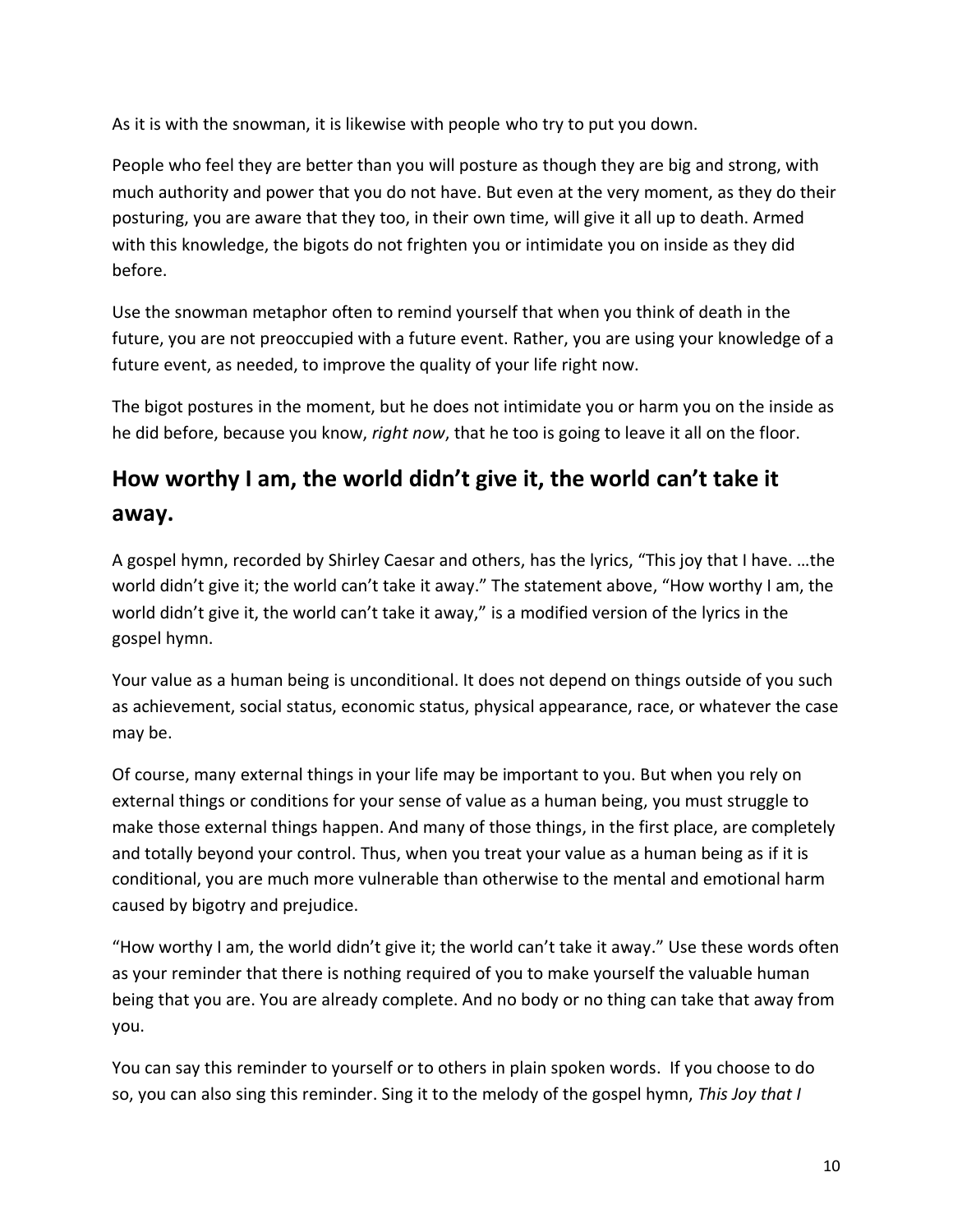*Have.* To hear and learn the melody of the gospel hymn, just search "Hymn This joy that I have" on the internet [or follow this link](https://www.youtube.com/watch?v=ddNsOk14ggc)

Sing the following the words to the melody of the hymn.

*How worthy I am, the world didn't give it to me How worthy I am, the world didn't give it to me How worth I am, the world didn't give it to me The world didn't give it The world can't take it away.*

Have fun singing this song as adapted from the gospel hymn. Sing it, not only as a reminder, but also to uplift yourself in mind and spirit.

# **There is no such thing that some people are more worthy than others. It's all in your head, like the boogeyman under your bed.**

This statement is your reminder that the idea that some people are superior to others has no power or substance of its own. Of course, people who believe this idea is real will behave accordingly. But the idea itself is still nothing but an idea. It is a fiction. It is an illusion. If you just let it sit there, it will stay there, doing absolutely nothing.

The boogeyman analogy works well as an illustration. People who believe there is a boogeyman will behave in certain ways. If those ways present a threat to you, you must be prepared to protect yourself. But still, the boogeyman is not real. The idea of a boogeyman is real, but the boogeyman himself is a fiction.

It is likewise when people believe they are superior to others. The idea that some people are superior is a fiction. The idea is nothing but an idea. It presents a problem only when people believe it is real and act on that belief.

When you experience bigotry and prejudice, you are constantly hearing the message that you are inferior. To protect yourself against this assault, you are inclined to say things and do things to prove you are not inferior.

But when you understand and appreciate there is no such thing that some people are more worthy than others, a huge shift takes place in your life. You no longer feel the burden to prove you are equal in human value to others. You only need to remind yourself that there is no such thing, in the first place, that some people are more worthy than others. Reminding yourself in this way is a much lighter burden and far more effective than trying to prove your value as a human being.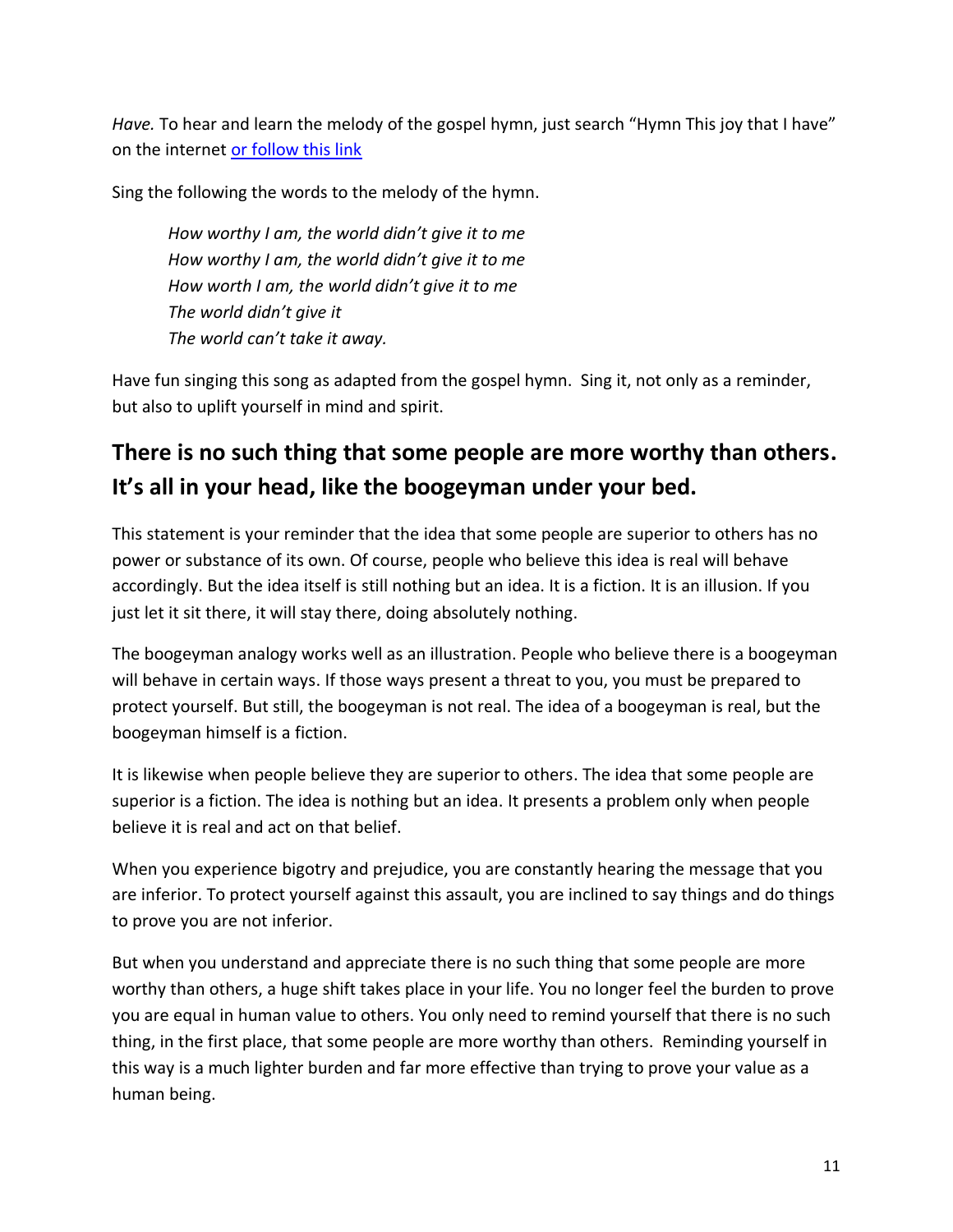In the privacy of your own mind, and in conversations with others, remind yourself often that there is no such thing that some people are more worthy than others.

This powerful reminder as described can also be expressed in a short jingle that bears the title, *The Boogeyman Jingle.* The lyrics of *The Boogeyman Jingle* are:

*Ain't no boogeyman in the world Ain't no boogeyman real Ain't no boogeyman in the world Don't no boogeyman live.*

To learn the melody of the jingle, go to the video page or the audio page of our website [\(withstandingthelie.com\)](https://www.withstandingthelie.com/audio.html).

*The Boogeyman Jingle* is a lighthearted, but effective way of saying the reminder, "there is no such thing that some people are superior to others."

Sing *The Boogeyman Jingle* as a celebration that you no longer have the burden of proving your value as a human being. Sing it to uplift yourself in spirit. Sing it to affirm yourself as equal in valuable to anyone and everyone else in the world.

Sing the jingle in the privacy or your own mind. Sing it out loud, within or outside the presence of others. Sing it in chorus with others, to encourage and support one another.

Disclosure: *The Boogeyman Jingle* is an adaptation from a song that Roger learned as a young person growing up in rural Georgia. Roger, his siblings, cousins, and others, used to sing a song with the lyrics "Ain't No Boogeyman Out Tonight" as they played the game of hide-n-seek at sunset, outside in and around the yard.

## **He's got that condition.**

When saying or using this statement, choose the pronoun that fits the person or persons to whom or about whom you are speaking. For example, if you're speaking about a woman, you might say, "S*he's* got that condition." If you are speaking directly to the bigot, you might say, "*You've* got that condition." Or "*You* don't have that condition, do you?"

Also, there is a short version and a long version of this statement. The short version is the version stated above: "He's got that condition." The long version is, "He's got that condition that you have when you put other people down because you don't feel good about yourself."

Use the short version when you are saying the statement in the privacy of your own mind or when you are speaking to someone who is already familiar with the meaning of the statement.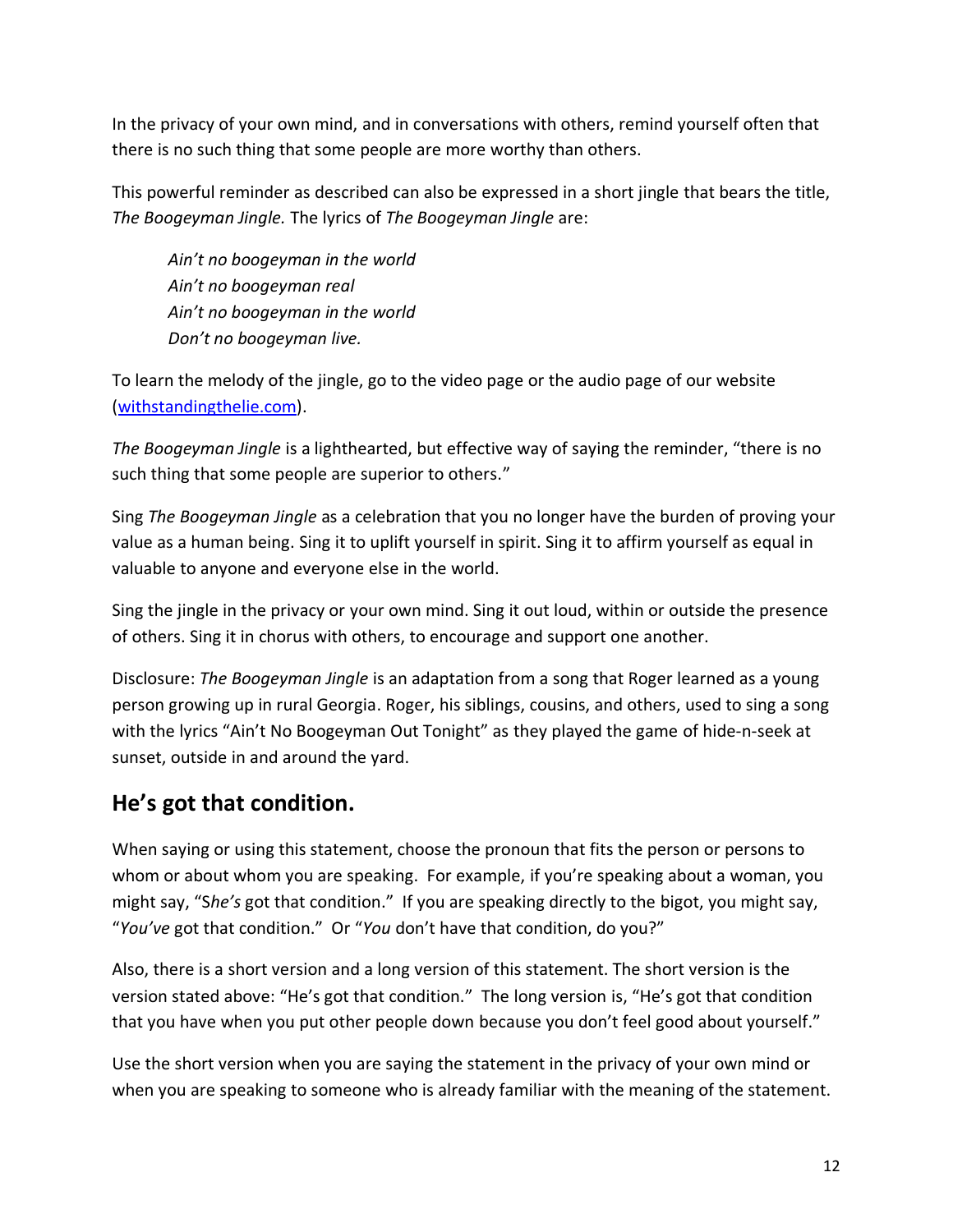In such cases, the complete message is understood. When speaking to people who do not know the complete meaning, you may choose to use the long version. Or you could begin with the short version, and follow up with the long version, if you choose to do so.

Also, when using this statement, the short or long version, you would certainly modify the words to fit the situation you are facing. For example, you might say, "I think he's got that condition." Or "Be careful, sounds like she's got that condition." Or "I didn't know he had that condition." Or "Well, that explains it. They've got that condition."

"He's got that condition." Say this statement in the privacy of your own mind whenever the bigot comes after you. When appropriate and helpful to do so, say it openly and directly to the bigot. This is your reminder that the bigot comes after you, not out of strength or selfconfidence, but out of his own fear and feelings of insecurity. When you see the bigot for who and what they truly are, they do not intimidate you or harm you on the inside as they did before.

## **Are you not feeling good about yourself?**

This statement, in the form of a question, also focuses on the bigot and their feelings of inadequacy.

When using this statement, choose the pronoun that fits the person or persons to whom or about whom you are speaking. For example, if you're speaking of a woman, you might ask, "Is *she* not feeling good about herself?" If you are speaking of a group, you might ask, "Are t*hey* not feeling good about themselves?"

When you ask if the bigot is not feeling good about themself, you are reminding yourself that the bigot attacks other people because they do not feel good about themselves. You're exposing the bigot, in your own mind, for the insecure person that he truly is, thereby taking away much of his ability to intimidate or hurt you on the inside as he did before.

Of course, when you suggest to the bigotry people that they are putting others down to feel good about themselves, they will probably deny what you are saying. Just remember that you have nothing to prove to the bigot. You are asking the question to strengthen yourself on the inside. However, if you do feel compelled to answer the bigot's objection, you might point out that "people putting other people down to feel good about themselves" is common knowledge, supported by experts on the subject.

"Are you not feeling good about yourself?" Use this question often, by thinking it in the privacy of your own mind, or stating it directly to the bigot, to protect and strengthen yourself on the inside.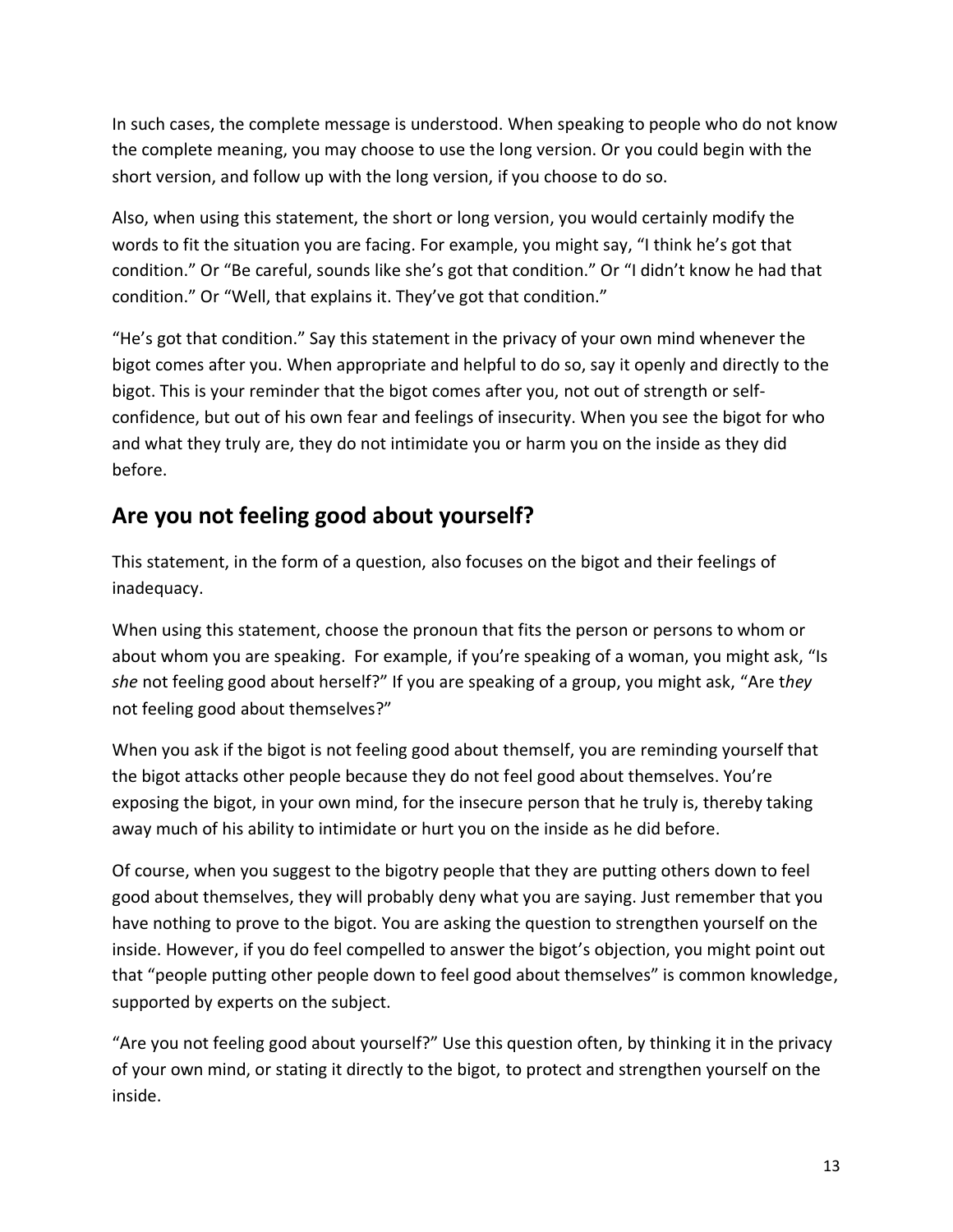# **Contrary to what you might believe, you are not a white person. You are a valuable human being playing the role of a white person until that role is over.**

When using this statement, change words as necessary, to fit the person or persons to whom or about whom you are speaking. Consider the following examples of what your final statement might be based on the person or persons to which it pertains.

*"Contrary to what you might believe, you are not a black woman. You are a valuable human being playing the role of a black woman until that role is over."*

*"Contrary to what she might believe, she is not a stockbroker. She is a valuable human being playing the role of a stockbroker until that role is over."*

*"Contrary to what he might believe, he is not Senator Henderson. He is a valuable human being playing the role of Senator Henderson until that role is over."*

Certainly, it is common practice in our society to judge people inferior or superior based on their roles and identities. When you understand and appreciate that who and what you are is separate and distinct from your roles and identities, you take away much of what others use to question or diminish your value as a human being.

Ultimately, you must understand that when others judge your roles or identities, that are not judging you. They are judging your roles and identities. What and who you are remains safely and securely on the inside.

This is not to say your roles and identities are unimportant. After all, some of your roles and identities are essential to the way you live your life. Therefore, you will continue to defend, explain, or uplift your roles and identities as you choose to do so. But still, your roles and identities, whatever they may be, are not who or what you are.

Outwardly, in your everyday interaction with other people, you will continue to use language that identifies people based on their roles and identities. For example, you will continue to say things such as, "I am a black man", "He is an accountant", "They are poor people", "She is scientist," and so on. However, in the privacy of your own mind, you would have a different narrative. That different narrative is that you are not your roles and identities.

Yes, others will continue to judge you based on your roles and identities. You can't control what others think. But when you see yourself as separate from your roles and identities, you become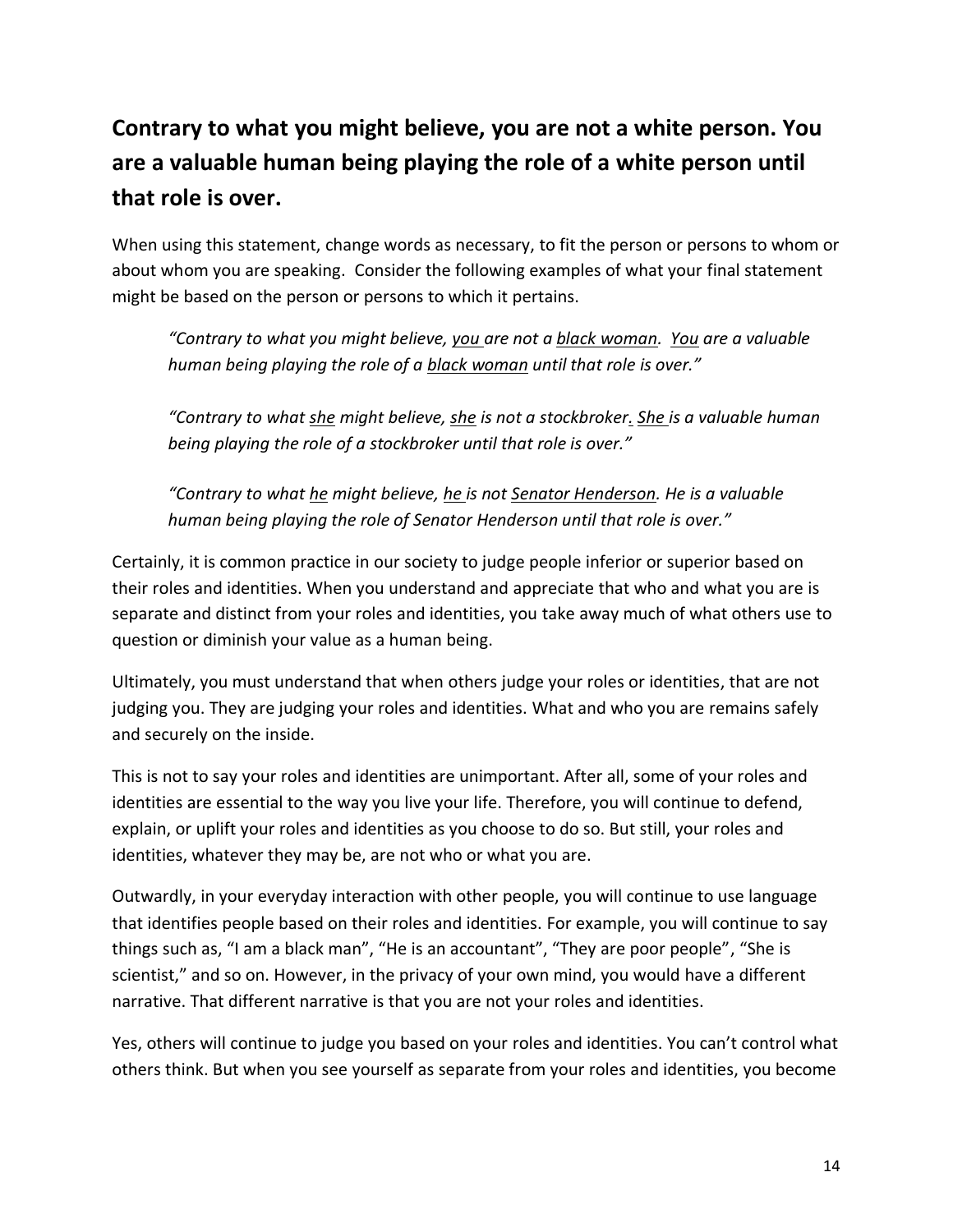stronger on the inside because you will have taken your roles and identities off the table as a measure of your value as a human being.

"Contrary to what you might believe, you are not a \_\_\_\_\_\_\_ person. You are a valuable human being playing the role of a <u>person</u> until that role is over." Say this statement in the privacy of your own mind when someone does something or says something to try to put you down, or when someone behaves is some way as though they are better than you. When appropriate and helpful to do so, say this statement openly and directly to the bigot, or to others in the presence of the bigot.

## **Don't debate the lie**

This statement means you should not submit facts or arguments to prove your value as a human being. When someone states or implies you are inferior, you want to take a position such that you do not even dignify that statement with an answer. Of course, when someone attacks you with bigotry and prejudice, you can't just let them run all over you. What you must do is confront the bigot, not the lie perpetrated by the bigot, and let the lie dissipate in the wind.

Proving your value as a human being is like trying to prove you are not stupid. No matter what you say, you have already compromised yourself.

For sure, there are some very, important exceptions to this don't-debate- the-lie rule. You must determine for yourself what the exceptions are for you. We discuss exceptions in greater detail in our book *Withstanding the Lie.* 

"Don't debate the lie" is a statement you will probably use primarily in the privacy of your own mind. Use it as a reminder that you have no obligation to prove your value as a human being. Your value as a human being has already been established. It is unconditional. And no Body or no Thing can take that away from you.

When the bigot comes after you, confront the bigot, and not the lie perpetrated by the bigot, and let the lie dissipate in the wind.

## **I don't hate** *any-body.* **Or (I don't hate no-body)**

When you hate, resent or harbor other hostilities against people who have committed bigotry or prejudice against you, you give them power and authority over you in the living of your life. Your hostilities you feel keep you focused on the bigot in a negative way, thereby disturbing you further in your mental and emotional state of being. Your hostility diminishes the overall quality of your life.